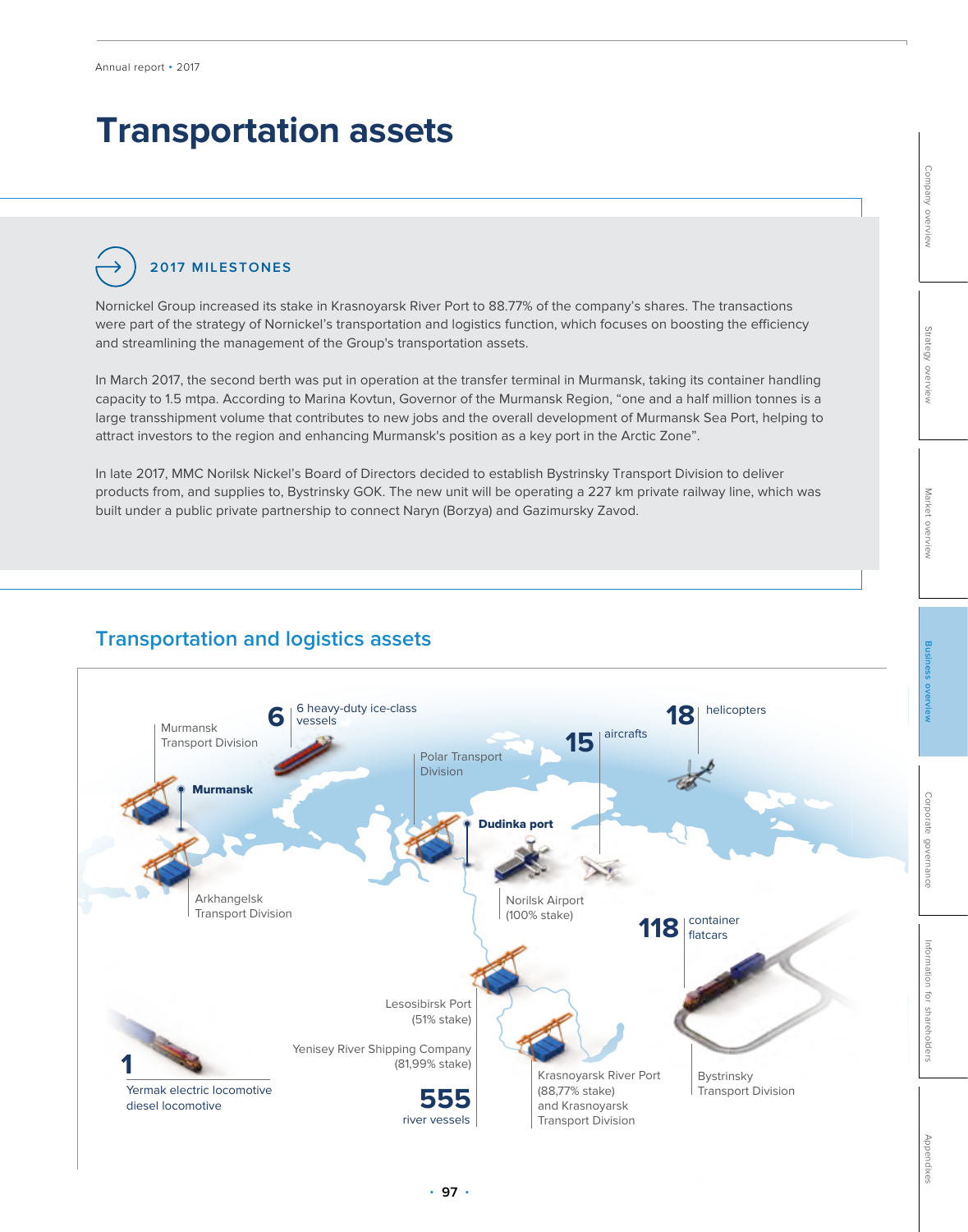**Given the exceptional location of our production facilities in relation to key supply bases and distribution markets, transport infrastructure and freight logistics are a primary focus for Nornickel.** 

Capitalising on their reliability and sophistication, the Company is well-positioned to address the most difficult tasks in freight deliveries and to ensure undisrupted operations across its facilities.

Nornickel's transportation and logistics assets use various means of transportation and freight forwarding services, responding to freight logistics challenges faced by the Company and its customers.

The Company has a unique Arctic fleet comprising five Norilsk Nickel container vessels and one Yenisei heavy-duty ice-class tanker (ARC 7 under the PMPC classification). The vessels are able to break through 1.5 m thick Arctic ice without icebreaker support.

The **Yenisey tanker** is used to transport gas condensate from the Pelyatkinskoye Gas Condensate Field to European ports and other destinations. The Company's dry cargo fleet provides year-round freight shipping services between Dudinka, Murmansk, Arkhangelsk, Rotterdam, and Hamburg sea ports while also covering other destinations. In 2017, 66 voyages were made from Dudinka (vs 69 voyages in 2016), including 12 direct voyages to European ports (vs 11 voyages in 2016).

**Norilsk Avia** responds to industrial and social needs of the Norilsk Industrial District and the Dolgano-Nenets Municipal District of the Taimyr Peninsula. The company provides air transportation services related to operations of the Norilsk Nickel Group, emergency air medical services, search-and-rescue operations, and local passenger traffic..

**NordStar Airlines** is a rapidly developing aviation project launched on 17 December 2008, when the Board of Directors of Taimyr Air Company (a wholly owned subsidiary of MMC Norilsk Nickel) resolved to establish Moscow Branch of Taimyr Air Company along with the NordStar Airlines brand.

The company's fleet comprises 15 aircraft: nine Boeings 737-800, one Boeing 737-300 and five ATRs 42-500. With passenger traffic in excess of 1 million people per year, NordStar Airlines annually reaffirms its status of a major air carrier in the Siberian Federal District and nationwide. The air company's current route network covers over 30 cities in Russia and the CIS. Each year, NordStar operates seasonal charter flights from Moscow, St Petersburg and other cities.

## **Cargo transportation in 2017**

#### **Dry cargo transportation by the Company's fleet // mtpa**



#### **Waterway cargo traffic at Murmansk terminal // mtpa**



#### **Transportation by Yenisey tanker // ktpa**



#### **Waterway cargo traffic at Dudinka port // mtpa**

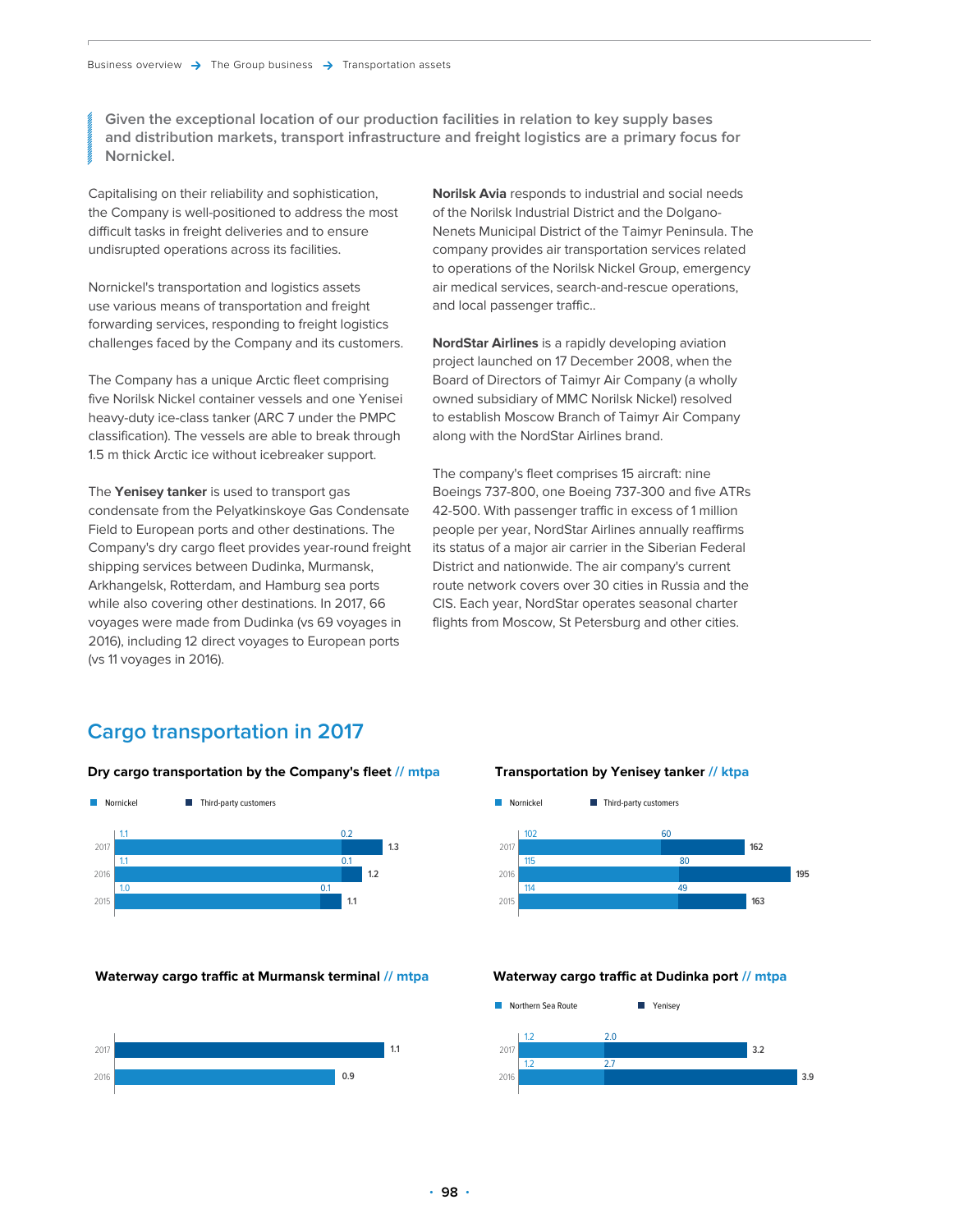In the reporting year, waterway cargo traffic at the Dudinka port saw a decline, mainly on the back of lower river sand shipments. In 2018, cargo volumes are expected to remain flat at the 2017 level.

Waterway cargo traffic at the Company's transfer terminal in Murmansk (Murmansk Transport Division) was 1.1 mt (vs 0.9 mt in 2016), with 162 vessels handled (vs 139 vessels in 2016), including 113 vessels on coastal voyages (vs 91 vessels in 2016) and 49 vessels on export and import voyages (vs 48 vessels in 2016). The increase in cargo traffic at the transfer terminal is driven by the changes in transshipment volumes of raw materials and end products after Polar Division's Nickel Plant was shut down. In 2018, the upward trend is expected to persist.

In 2017, the Company's own rail car and locomotive fleet carried 526.2 kt of cargo (vs 456.7 kt in 2016). In the reporting period, the terminal handled 14.3 thousand rail cars (vs 12.8 thousand in 2016) and 10.7 thousand road vehicles (vs 10.9 thousand in 2016). The increase in freight transportation by the Company's own rail car and locomotive fleet was due to the growing volumes of converter matte and, consequently, return traffic of empty cars.

During the upgrade of the Norilsk Airport in the summer of 2017, NordStar Airlines managed to ensure uninterrupted air services to passengers in the Norilsk Industrial District. Thanks to a professional and structured approach to the airport modernisation, the air carrier:

- organised transfer of passengers and their baggage;
- introduced a ticketing scheme to minimise anti-trust, transportation and social risks;
- developed a pricing methodology to make multiflight air transportation with light aircraft more affordable to passengers.

**+15%**

in 2017

traffic growth of the Company's own rail car and locomotive fleet

The cost growth in 2017 was driven by investments in the modernisation of the Norilsk Airport as part of a nationwide target programme, acquisition of a portal crane for Polar Transport Division and machinery for the modernised terminal in Murmansk, along with scheduled repairs of sea vessels in Murmansk Transport Division and helicopters operated by Norilsk Avia.

## **Investments in transportation and logistics assets**

The cost growth in 2017 was driven by investments in the modernisation of the Norilsk Airport as part of a nationwide target programme, acquisition of a portal crane for Polar Transport Division and machinery for the modernised terminal in Murmansk, along with scheduled repairs of sea vessels in Murmansk Transport Division and helicopters operated by Norilsk Avia.

In 2017, Murmansk Transport Division completed the reconstruction of its transfer terminal. The programme provided for capital repairs of Berth No. 1, which are to be completed in 2018. Its scope also covers construction and fit-out of safety facilities to be continued in 2018. The Company purchased new cargo handling equipment and hoisting gear and also retrofitted some of its vessels. Solvo.TOS, a new process control system, was commissioned to optimise container handling procedures at the terminal. An information system for automation was also introduced to manage repairs of port machinery and equipment. Murmansk Transport Division plans to continue its IT improvement programme in 2018.

### **Investments in transportation and logistics assets**

| Cost item                                                                   | 2016    |        | 2017           |               |
|-----------------------------------------------------------------------------|---------|--------|----------------|---------------|
|                                                                             | USD mln | RUB bn | <b>USD mln</b> | <b>RUB bn</b> |
| <b>Investments in</b><br>transportation and logistics<br>assets, including: | 34.3    | 2.3    | 46.2           | 2.7           |
| Capital construction                                                        | 17.9    | 1.2    | 22.2           | 1.3           |
| New equipment                                                               | 10.4    | 0.7    | 15.4           | 0.9           |
| Other costs                                                                 | 6.0     | 0.4    | 8.6            | 0.5           |
|                                                                             |         |        |                |               |